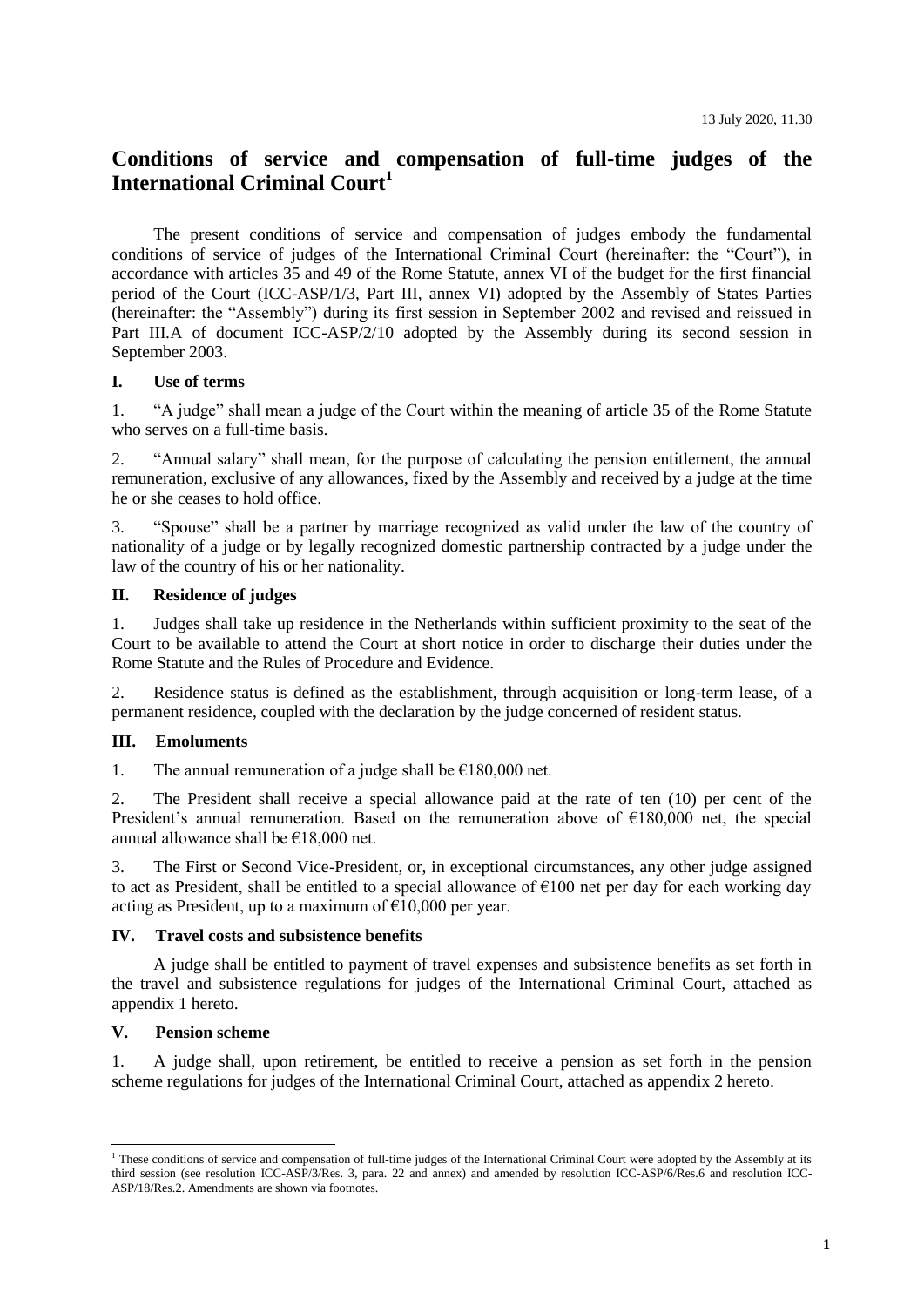2. Pensions in payment shall be automatically revised by the same percentage and at the same date as remuneration adjustments.

## **VI. Surviving spouse's pension**

Upon the death of a judge or a former judge, the surviving spouse shall be entitled to a surviving spouse's pension as set forth in the pension scheme regulations for judges of the International Criminal Court, attached as appendix 2 hereto.

# **VII. Child benefit**

Upon the death of a judge or a former judge, his or her natural or legally adopted child shall be entitled to a child benefit as set forth in the pension scheme regulations for judges of the International Criminal Court, attached as appendix 2 hereto.

# **VIII. Survivor's benefit**

1. In the event of the death of a judge, eligible survivor(s), as defined in paragraph 2 below, shall be compensated in the form of a lump-sum payment equivalent to one month of base remuneration for each year of service, subject to a minimum payment equivalent to one month of base remuneration and a maximum of nine months of base remuneration.

2. For the purposes of paragraph 1 above, eligible survivor shall include the surviving spouse of the judge, provided that the spouse was married to the judge at the date of the judge's death, and natural or legally adopted children of a deceased judge who are unmarried and who have not reached the age of twenty-one (21) years as of the date of the judge's death.

# **IX. Education allowance**

Judges shall be entitled to an education grant for the benefit of their children equivalent to that applicable to United Nations officials.

# **X. Health insurance**

Judges shall be responsible for their own health insurance arrangements.

# **XI. Leave**

1. Annual leave shall accrue to judges at the rate of eight (8) weeks a year. Leave may be taken in accordance with a procedure to be agreed upon by the judges and in accordance with a yearly decision taken by the plenary meeting of the judges concerning the days the Court will be in recess.

2. Annual leave may be accumulated, provided that not more than eighteen (18) weeks of such leave shall be carried forward to the following year.

# **XII. Entry into force**

1. The conditions of service and compensation of judges of the International Criminal Court embodying the fundamental conditions of service of judges as set forth in this document, including its appendices, shall enter into force upon the adoption of this document by the Assembly.

2. Upon adoption by the Assembly, this document shall supersede the conditions of service and compensation of full-time judges set forth in Part III.A of document ICC-ASP/2/10.

# **XIII. Revisions<sup>2</sup>**

The remuneration of the judges of the International Criminal Court shall be reviewed by the Assembly in accordance with the Terms of Reference for the Review of the Judges' Remuneration contained in annex I to resolution ICC-ASP/18/Res.2. All other provisions of these conditions of service and compensation may be reviewed by the Assembly as appropriate.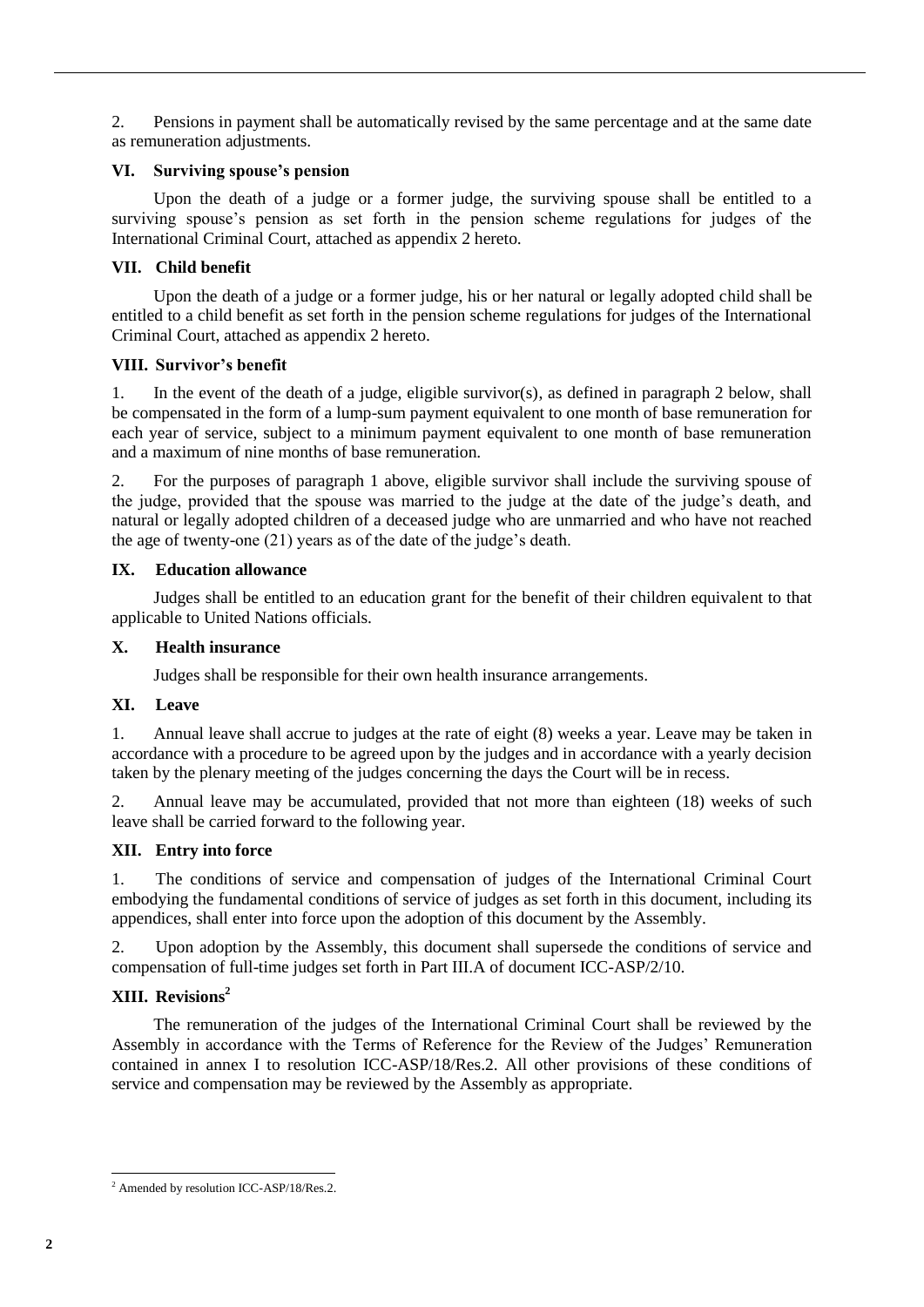## **Appendix 1**

## **Travel and subsistence regulations for judges of the International Criminal Court**

#### **Article I Travel expenses**

1. The Court shall pay, subject to the conditions of these regulations, the travel expenses of judges necessarily incurred on duly authorized journeys. The following shall be deemed to be duly authorized journeys by judges:

- (a) A trip from his or her declared home, at the time of appointment, to the seat of the Court, in connection with the transfer of his or her residence;
- (b) A round trip every second calendar year after the year of appointment from the seat of the Court to his or her declared home at the time of appointment;
- (c) Upon termination of his or her appointment, a trip from the seat of the Court to his or her declared home at the time of appointment, or to any other place provided that the cost of the journey is not greater than the cost of the trip to his or her declared home at the time of appointment;

Where the spouse and/or dependent children of a judge reside with him or her at the seat of the Court, the Court shall reimburse the travel expenses for trips undertaken in conjunction with (a), (b) and (c) of this paragraph;

(d) Other journeys on official business undertaken under the authority of the President of the Court.

2. In all cases, payment by the Court of travel expenses shall comprise the cost of trips actually undertaken, subject to the following maximum entitlements:

- (a) The cost of business-class travel, including the expenses normally associated with travel. The cost of transportation of baggage in excess of the weight or size carried free by transportation companies will not be allowable as an expense unless the excess is necessarily carried for official business reasons;
- (b) Travel shall be by the most cost-effective and time-efficient means and route. Other arrangements may be authorized by the President of the Court for special reasons.

## **Article II Subsistence allowances**

1. A daily subsistence allowance shall be paid to a judge while on official travel under article I, paragraph 1, subparagraphs (a), (c) and (d) of this appendix. The allowance will be regarded as covering all charges for meals, lodging, local transportation costs and gratuities, and other personal expenses.

2. The daily subsistence allowance will be payable under the conditions and at rates equivalent to the standard travel subsistence allowance rates for United Nations officials, plus forty (40) per cent resulting in one hundred and forty (140) per cent, as set forth in the Administrative Instruction regarding official travel for the Court. This rate will be reduced in the event that board and/or lodging are provided for. The allowance shall normally be payable in euros.

3. After an extended period of time in any one location, the daily subsistence allowance will be reduced in accordance with the United Nations common system.

4. Where a judge, undertaking an official journey under article I, paragraph 1, subparagraph (a), (b) or (c) of this appendix, is accompanied by a spouse and/or dependent children, a subsistence allowance of one half of the appropriate rate payable to judges concerned in respect of that journey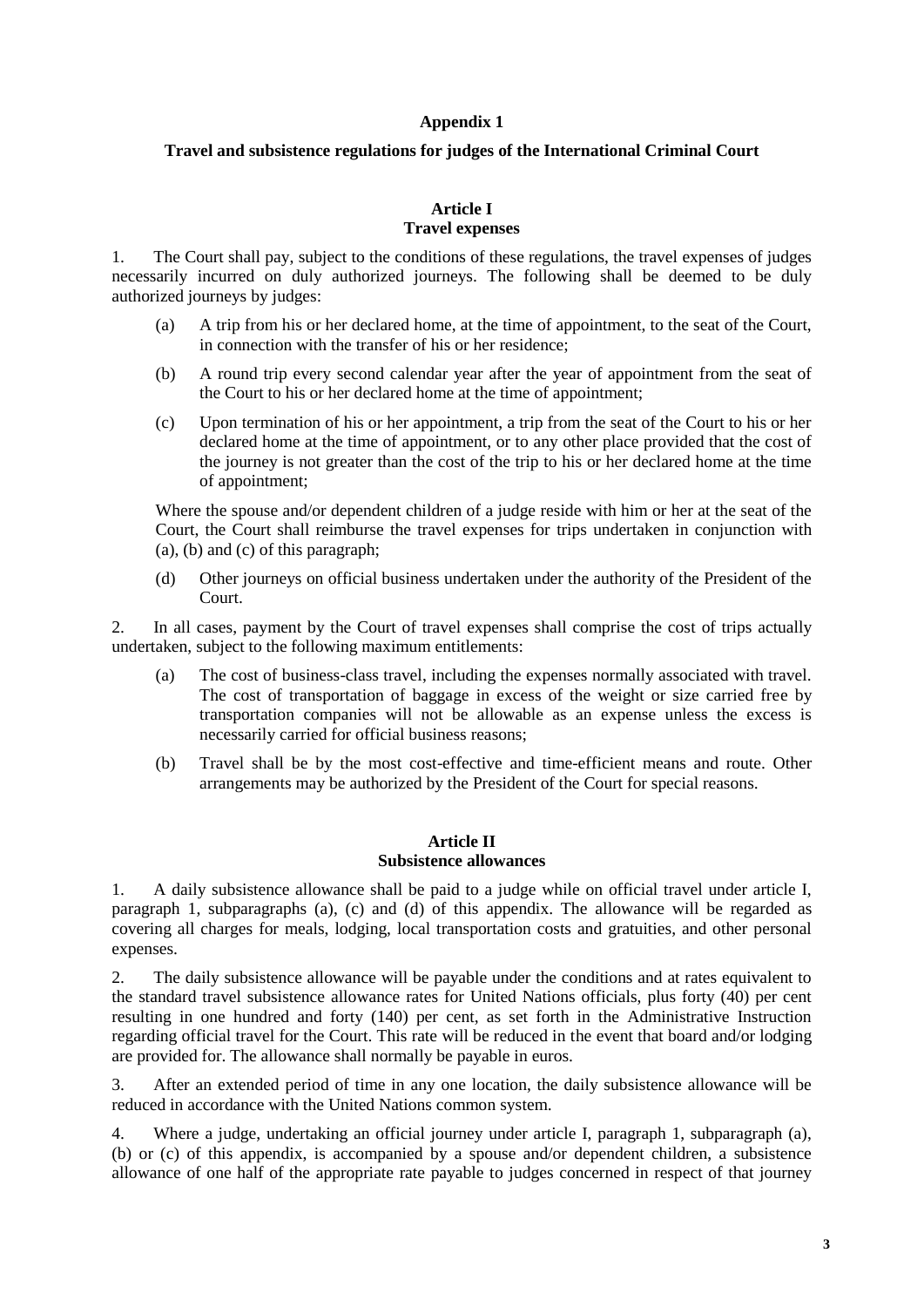will be payable for each dependant; where these dependants are travelling unaccompanied on an authorized journey, the full rate of subsistence allowance will be payable in respect of one adult and one half of that rate in respect of each other dependant.

## **Article III Removal and assignment**

Judges residing in the Netherlands in accordance with article II of the conditions of service and compensation of judges of the International Criminal Court shall be entitled to the following:

- (a) Removal costs of household goods and personal effects to the seat of the Court from his or her home equivalent to those applicable to United Nations officials at the Under-Secretary-General (USG) level;
- (b) An assignment grant to cover relocation expenses, in accordance with terms and conditions equivalent to those applicable to United Nations officials at the USG level;
- (c) Upon termination of appointment, removal costs of household goods and personal effects from the seat of the Court to his or her declared home at the time of appointment (or any other country where he or she may choose to have his or her residence if less expenditure is entailed).

## **Article IV Relocation upon completion of service**

A judge who has taken up and maintained residence at the seat of the Court for at least five (5) continuous years during service with the Court shall receive a lump sum equivalent to eighteen (18) weeks of annual net base remuneration upon completion of appointment and relocation outside the Netherlands. A judge who has taken up and maintained residence at the seat of the Court for nine (9) continuous years or more during service with the Court shall receive the equivalent of twenty-four (24) weeks of annual net base remuneration upon completion of appointment and relocation outside the Netherlands.

## **Article V Submission and payment of accounts**

A detailed expense account must be rendered in support of each claim for reimbursement of travel expenses or subsistence allowance as soon as possible after completion of the travel or removal. The claims should show every item of expense, except where such expenses are covered by a subsistence allowance, and every advance drawn from any source of the Court, and must, as far as possible, be supported by receipts showing the service to which the payment is related. All expenses must be shown in the actual currency in which they were made and must be certified as having been necessarily and solely incurred in the discharge of the official business of the Court. Reimbursement shall be made following certification by the President.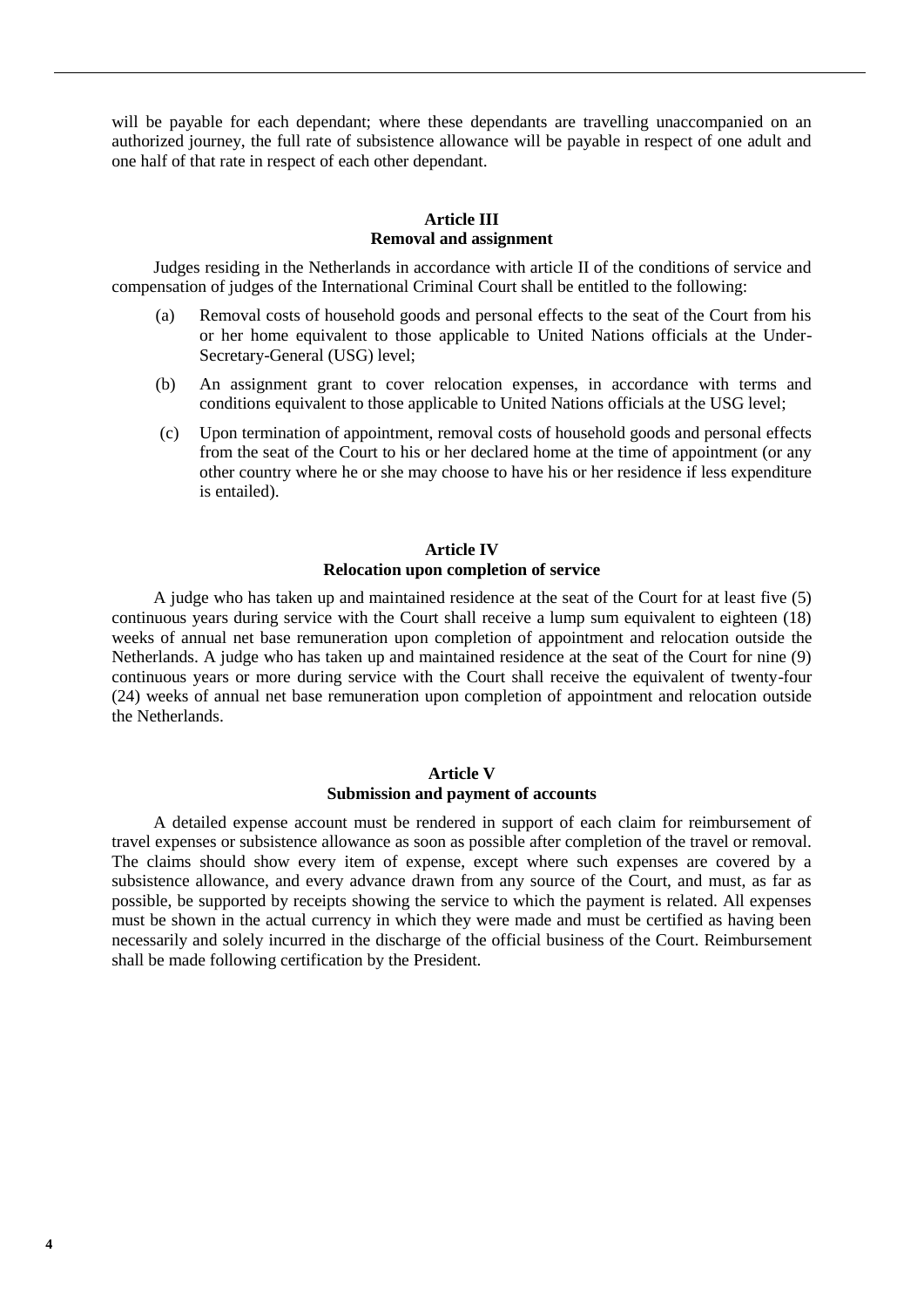#### **Appendix 2**

## **Pension scheme regulations for judges of the International Criminal Court**

#### **Article I**

#### **Retirement pension<sup>3</sup>**

1. A judge who has ceased to hold office and who has reached the age of sixty-two (62) shall be entitled during the remainder of his or her life, subject to paragraph 5 below, to a retirement pension payable monthly, provided that he or she has not been required to relinquish his or her appointment for reasons other than the state of his or her health.

2. The amount of the retirement pension shall be determined as follows:

For each year of service, the amount of the annual pension shall be  $1/72<sup>nd</sup>$  (one seventy-second) of the annual salary.

3. No additional pension shall be paid if the judge has completed more than a full nine-year term.

4. A judge who ceases to hold office before attaining the age of sixty-two (62) and who would be entitled to a retirement pension when he or she reaches that age may elect to receive a pension from any date after the date on which he or she ceases to hold office. Should he or she so elect, the amount of such pension shall be that amount which has the same actuarial value as the retirement pension that would have been paid to him or her at the age of sixty-two (62).

5. No retirement pension shall be payable to a former judge who has been re-elected to office until he or she again ceases to hold office. At that time, the amount of his or her pension shall be calculated on the basis of his or her total period of service and shall be subject to a reduction equal in actuarial value to the amount of any retirement pension paid to him or her before he or she reached the age of sixty-two (62).

#### **Article II Disability pension**

1. A judge found by the Court to be unable to perform his or her duties because of permanent illhealth or disability shall be entitled upon leaving office to a disability pension payable monthly.

2. The Court's decision whether a judge is unable to perform his or her duties because of permanent ill-health or disability shall be based on two medical opinions, one issued by a medical doctor designated by the Court and the other issued by a medical doctor of the judge's choice. In the event that the two opinions differ, a third medical opinion shall be obtained through a medical doctor mutually agreed upon by the Court and the judge.

3. The amount of the disability pension shall be equal to the amount of the retirement pension that would have been payable to the judge concerned had he or she, at the time of leaving office, completed the term for which he or she had been elected.

#### **Article III Surviving spouse's pension**<sup>4</sup>

1. Upon the death of a married judge who was entitled to a retirement pension, the surviving spouse, provided he or she was the spouse at the date that the former judge's service ended, shall be entitled to a surviving spouse's pension calculated as follows:

1

<sup>&</sup>lt;sup>3</sup> Amended by resolution ICC-ASP/6/Res.6.

<sup>4</sup> Amended by resolution ICC-ASP/6/Res.6.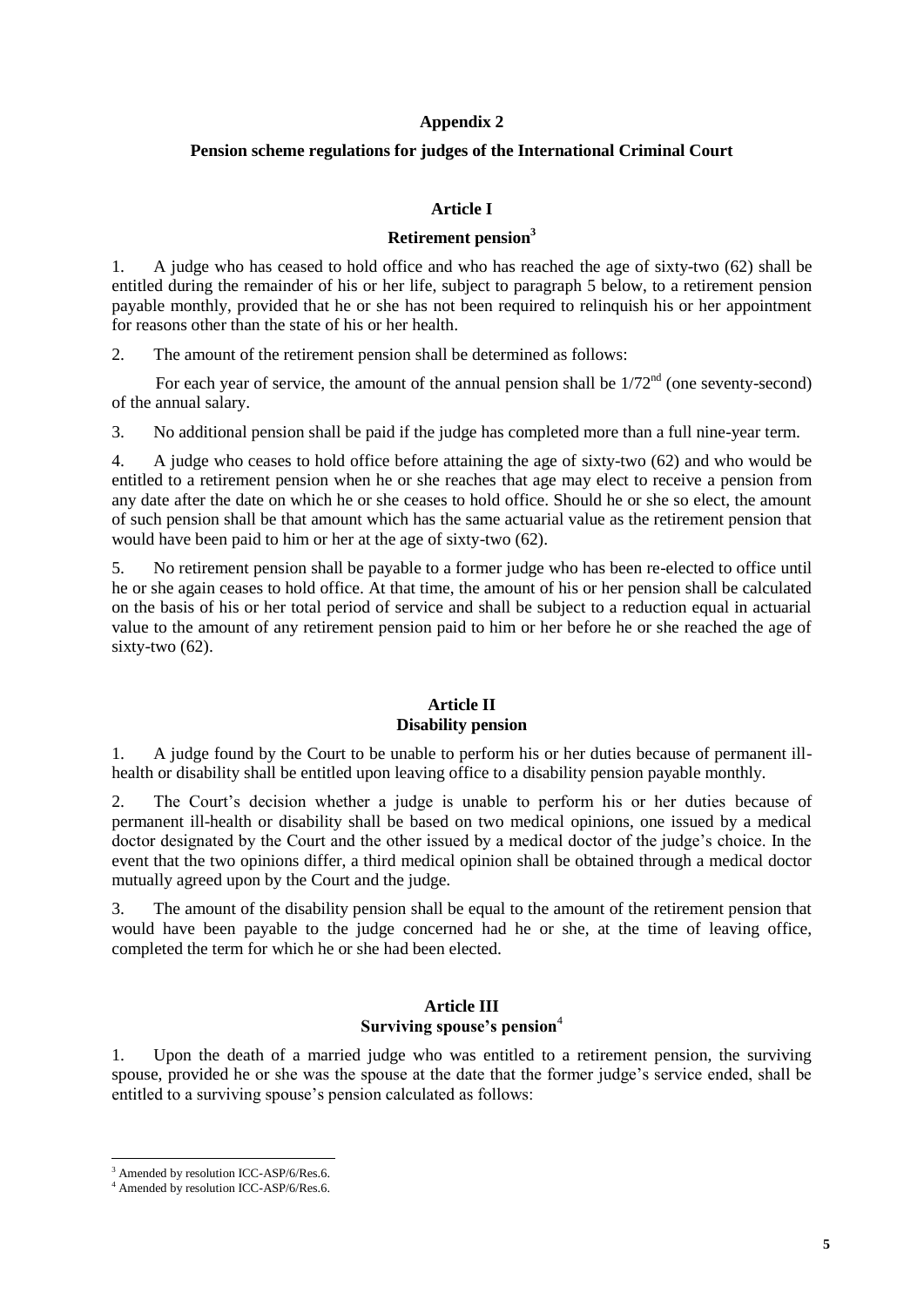- (a) If the judge had not begun, at the date of his or her death, to receive his or her retirement pension, the surviving spouse's pension shall amount to one half of the pension that would have been payable to the judge under article I, paragraph 4, above, had the judge commenced receiving such pension on the date of his or her death, provided that the surviving spouse's pension shall not be less than one forty-eighth of the annual salary;
- (b) If the judge had begun to receive his or her retirement pension under article I, paragraph 4, above, before he or she reached the age of sixty-two (62), the surviving spouse's pension shall amount to one half of the amount of such pension, but shall not be less than one forty-eighth of the annual salary;
- (c) If the judge had reached the age of sixty-two (62) when he or she began to receive his or her retirement pension, the surviving spouse's pension shall amount to one half of the judge's pension, but shall not be less than one twenty-fourth of the annual salary.

2. Upon the death of a married judge, his or her surviving spouse shall be entitled to a surviving spouse's pension amounting to one half of the pension which the judge would have received had the judge become entitled to a disability pension at the time of his or her death, provided that the surviving spouse's pension shall not be less than one twenty-fourth of the annual salary.

3. Upon the death of a married former judge who was in receipt of a disability pension, the surviving spouse, provided that he or she was the spouse at the date that the former judge's service ended, shall be entitled to a surviving spouse's pension amounting to one half of the pension which the former judge was receiving, provided that the surviving spouse's pension shall not be less than one twenty-fourth of the annual salary.

4. Upon remarriage, the surviving spouse's pension shall cease and the surviving spouse shall be granted a lump sum equal to twice the amount of his or her current annual benefit as final settlement.

# **Article IV** Child benefit<sup>5</sup>

1. Upon the death of a judge or a former judge, his or her natural or legally adopted child shall be entitled, while unmarried and under the age of twenty-one (21), to a benefit calculated as follows:

- (a) Where there is a surviving spouse entitled to a pension under article III above, the annual amount of the child benefit shall be:
	- (i) The equivalent of ten (10) per cent of the retirement pension that the judge was receiving; or,
	- (ii) If the judge had not begun, at the date of his or her death, to receive his or her retirement pension, ten (10) per cent of the pension that would have been payable to him or her under article I, paragraph 4, had he or she commenced to receive such pension at the date of his or her death; or,
	- (iii) In the case of the death of a judge in office, ten (10) per cent of the pension that the judge would have received had he or she qualified for a disability pension at the date of his or her death;

Provided, in all cases, that the amount of the child's benefit shall not exceed one thirtysixth of the annual base salary;

- (b) Where there is no surviving spouse entitled to a pension under article III, or upon the death of the surviving spouse, the total amount of the child benefit payable under subparagraph (a) above shall be increased by the following amount:
	- (i) If there is only one eligible child, by one half of the amount of the pension that was being paid or would have been paid to the surviving spouse;

<sup>1</sup> <sup>5</sup> Amended by resolution ICC-ASP/6/Res.6.